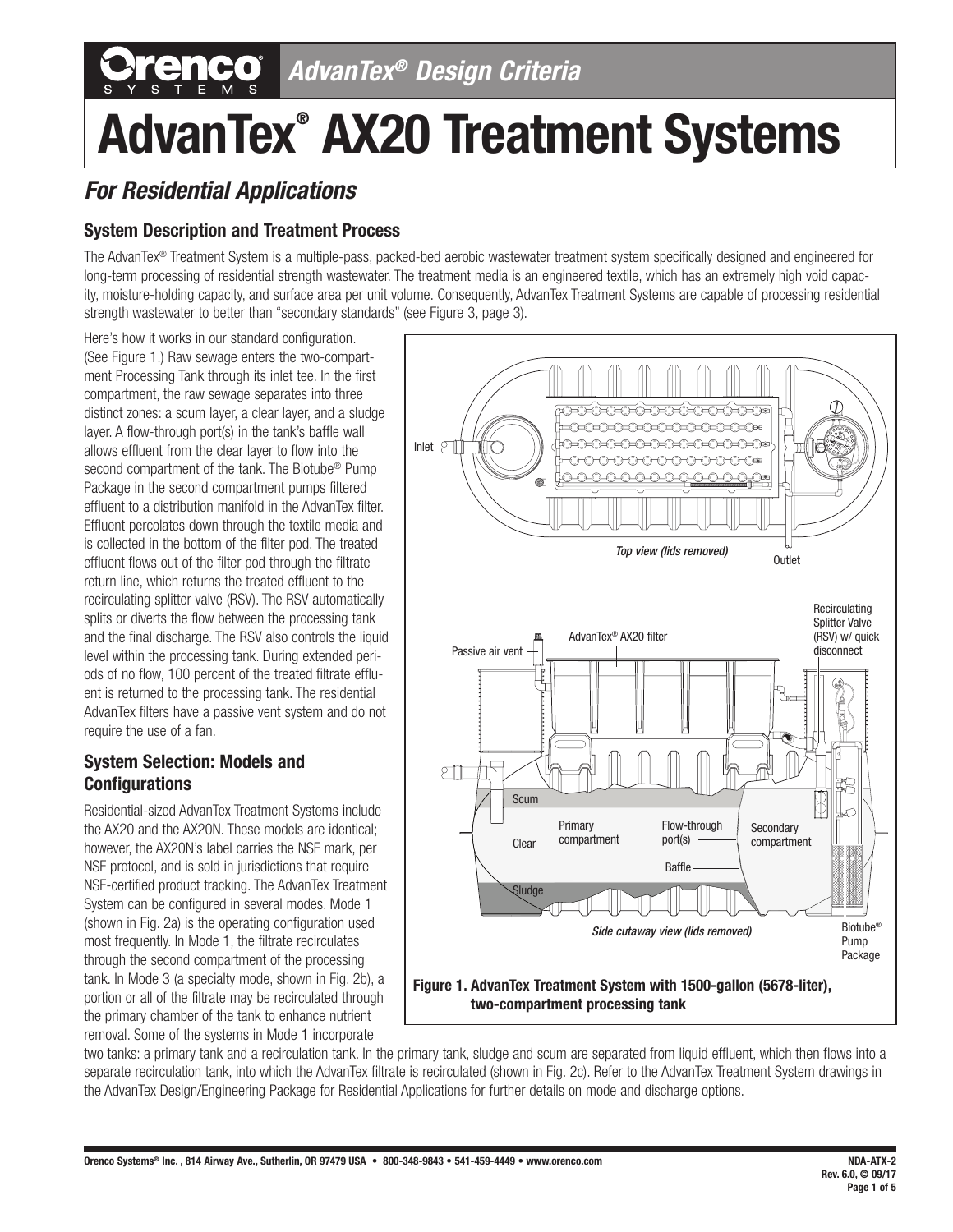## *AdvanTex® Design Criteria – AX20 Treatment Systems*





Effluent recirculates into primary compartment for enhanced denitrification



Effluent recirculates into second tank in a Mode 1 two-tank system

## **System Requirements: Residential Strength Wastewater**

**Figure 2. AdvanTex Treatment System Configurations**

Residential wastewater must meet the criteria in Table 1, below. Consult Orenco or your AdvanTex Dealer for larger system designs.

#### **Table 1. Residential Strength Wastewater (Influent Characteristics)1**

| <b>Characteristic</b> | Average<br>(mg/L) | <b>Weekly Peak</b><br>(mg/L) | <b>Rarely Exceed</b><br>(mg/L) |
|-----------------------|-------------------|------------------------------|--------------------------------|
| cBOD <sub>c</sub>     | 130               | 200                          | 300                            |
| TSS                   | 40                | 60                           | 50                             |
| TKN                   | 65                |                              | 50                             |
| <b>G&amp;O</b>        | 20                | 25                           |                                |

*1 AdvanTex® Treatment Systems are typically expected to receive residential-strength wastewater from primary septic tanks.* 

*Residential-strength wastewater is defined as primary sewage effluent from a septic tank that does not exceed the parameters in this table.*

#### **System Requirements: Processing Tank**

Homes with up to four bedrooms require a minimum two-compartment, 1,500-gal (5,700-L) tank with flow-through port(s) equaling a minimum flow-through area of not less than 12 in<sup>2</sup> (77 cm<sup>2</sup>) at 60 to 70 percent of the lowest normal liquid level. In larger residential systems, the first compartment should be sized at approximately 66 to 75 percent of the total processing tank volume. Table 2 defines the minimum required tankage for residential AdvanTex applications (unless otherwise approved by both Orenco and the local regulatory body).

All tanks must meet Orenco's minimum structural requirements, be completely watertight, and pass a watertight test including the riser/tank connection. For detailed specifications, see structural and watertightness criteria in Orenco's *General Specifications*, NSP-EFS-SPEC-1 and *Acknowledgment of Minimum Tank Requirements*, SLD-TNK-SPEC-1, as well as the tank specifications checklist in Orenco's *Concrete Tank Questionnaire*, NCL-TNK-TNK-1.

#### **System Selection: Required Tankage and Filter Units**

The following tables summarize the required tankage and required number of textile filter units based on occupancy and maximum design flow. Table 2 is for systems using a single processing tank. Table 3 is for systems using separate septic and recirculation tanks.

Requirements assume that residential peak weekly average flows (Q<sub>pwa</sub>) are typically two times normal average daily flows (Q<sub>a</sub>) (in other words,  $Q_{p_{\text{nwa}}} = 2_{p_{\text{a}}}$ , and peak weekly average flows meet typical regulations governing gpd-to-bedroom ratios.

#### **Table 2. Required Tankage and Number of Filter Units: Systems Using Single Processing Tank**

| Number of Bedrooms <sup>1</sup> | Occupants <sup>2</sup> | <b>Processing Tank<sup>3</sup></b> | <b>AX Units<sup>4</sup></b> |
|---------------------------------|------------------------|------------------------------------|-----------------------------|
|                                 | maximum                | minimum size, gal. (L)             | model                       |
| 4 (or fewer)                    |                        | 1,500 (5,700)                      | $-$ AX20 <sup>5</sup>       |
|                                 |                        | 2,500(9,500)                       | $2 - AX205$                 |
|                                 |                        | 3,000 (11,400)                     | $2 - AX205$                 |

<sup>1</sup> Use bedrooms as default sizing criteria. (States vary greatly on calculations of gallons per bedroom.) For homes with more than six bedrooms or larger than 5,000 ft<sup>2</sup> *(465 m2 ), consult Orenco Systems, Inc.*

<sup>2</sup> Systems with occupancies greater than eight require a design with multiple units based on a minimum of 2.5 ft (0.2 m²) of surface loading area per capita.

<sup>3</sup>*Processing tank includes primary (septic) and secondary (recirculation) compartments.*

<sup>4</sup>*The hydraulic application rate for all residential AX units is 29.1 gpd/ft2 (1184 L/m2 /day); the nominal hydraulic application rate is 25 gpd/ft2 (1019 L/m2 /day).*

5  *For jurisdictions that require NSF-certified product tracking, the AX20N model should be specified.*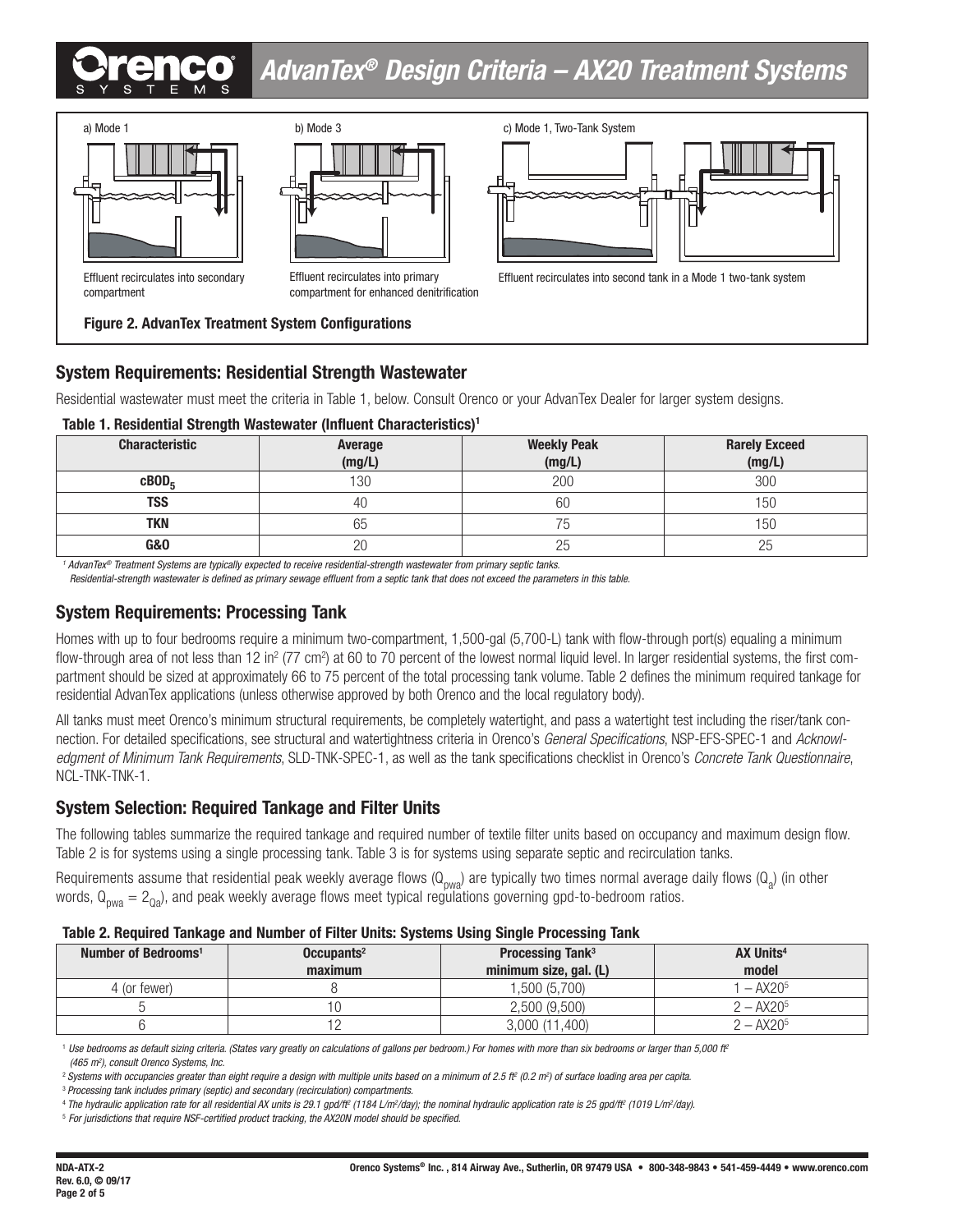

| Table 3. Recommended Tankage and Number of Filter Units: Systems Using Separate Septic/Recirc Tanks* |  |  |  |  |
|------------------------------------------------------------------------------------------------------|--|--|--|--|
|                                                                                                      |  |  |  |  |

| Number of Bedrooms <sup>1</sup> | Occupants <sup>2</sup> | Recirc Tank <sup>3</sup><br><b>Septic Tank</b> |                        | <b>AX Units<sup>4</sup></b> |
|---------------------------------|------------------------|------------------------------------------------|------------------------|-----------------------------|
|                                 | maximum                | minimum size, gal. (L)                         | minimum size, gal. (L) | model                       |
| 4 (or fewer).                   |                        | ,000(3,800)                                    | ,000(3,800 L)          | $-$ AX20 <sup>5</sup>       |
|                                 |                        | .500(5.700)                                    | .000(3.800L)           | $2 - AX205$                 |
|                                 |                        | 2,000 (7,600)                                  | $000$ (3,800 L,        | $2 - AX205$                 |

*\* See Fig. 2c on previous page.*

<sup>1</sup> Use bedrooms as default sizing criteria. (States vary greatly on calculations of gal/bedroom.) For homes greater than six bedrooms or greater than 5,000 ft (465 m<sup>2</sup>), consult Orenco Systems, Inc.

2  *Systems with occupancies greater than eight require a design with multiple units based on a minimum of 2.5 ft2 (0.2 m2 ) of surface loading area per capita.*

3  *The 1,000-gal minimum is due to float settings/reserve requirements.*

<sup>4</sup>*The hydraulic application rate for all residential AX units is 29.1 gpd/ft2 (1184 L/m2 /day); the nominal hydraulic application rate is 25 gpd/ft2 (1019 L/m2 /day).*

<sup>5</sup>*For jurisdictions that require NSF-certified product tracking, the AX20N model should be specified.*

#### **Design Loading Rates**

Orenco's suggested design loading rates are based on typical per capita flow rates (50 to 60 gal/day/person or 189 to 227 L/day/person) and average strength characteristics expected from residential type installations, as shown in Table 1. Performance is a function of the expected typical loads with periodic weekly highs. Typically, the daily mass loading is based on the expected daily flows and actual strength. Figure 3 shows periodic peak loading capacity at a 95% confidence level. If the loading rate (or mass load) needs to be reduced to meet discharge limits, it's a simple matter of adding additional modular units.

Orenco Systems, Inc.'s AX20N AdvanTex Treatment System is listed as an NSF/ANSI Standard 40 Class I treatment unit, and the listing is for flows up to 1,500 gpd (5,700 L/d) in various configurations.

#### **Typical Effluent Quality**

Effluent quality is dependent on a number of factors, including influent characteristics and loading rates. Figure 3 shows third party, NSF/ANSI Standard 40 testing results. The results demonstrate that low-to-moderate loading rates typically produce  $cBOD<sub>5</sub>$ and TSS of  $\leq$ 5 mg/L, while higher loading rates produce cBOD<sub>5</sub> and TSS in the range of 15-25 mg/L. Field testing of systems in real-world conditions shows similar results, with cBOD5 and TSS of <10 mg/L. (See *AX Performance Summary*, AHO-ATX-PERF-1.)

Nitrogen reduction in Mode 1 will typically exceed 60 percent, with total nitrogen in the filtrate ranging between approximately 25 and 35 mg/L. In Mode 3, nitrogen reduction can reach 70 percent or better, depending on wastewater strength and other characteristics like grease and oils, pH, and alkalinity concentrations. Nitrification can be inhibited if the buffering capacity (alkalinity) of the wastewater is too low. On a theoretical basis, 7.14 mg/L of alkalinity as CaCO<sub>3</sub> is needed to nitrify 1 mg/L of NH<sub>4</sub>+.

#### **Pumping Equipment: Recirculation Pump**

The integrated treatment package includes an Orenco 4-inch (100-mm) submersible effluent pump, a Biotube® pump vault, a float assembly with floats, a hose and valve assembly, a splice box, and a control panel.

#### **Residual Head Pressures**

A residual pressure of 5 ft (1.5 m) is used to determine the initial timed-dosing settings. (Residual pressure may vary depending on system hydraulics and/or special treatment requirements.) Consulting with Orenco is required when the residual pressure dosing falls outside the typical range of 3 to 6 feet (0.9 to 1.8 meters).





**Figure 3. Effluent Quality vs. Hydraulic Loading Rates, Third Party, NSF/ANSI Standard 40 Testing**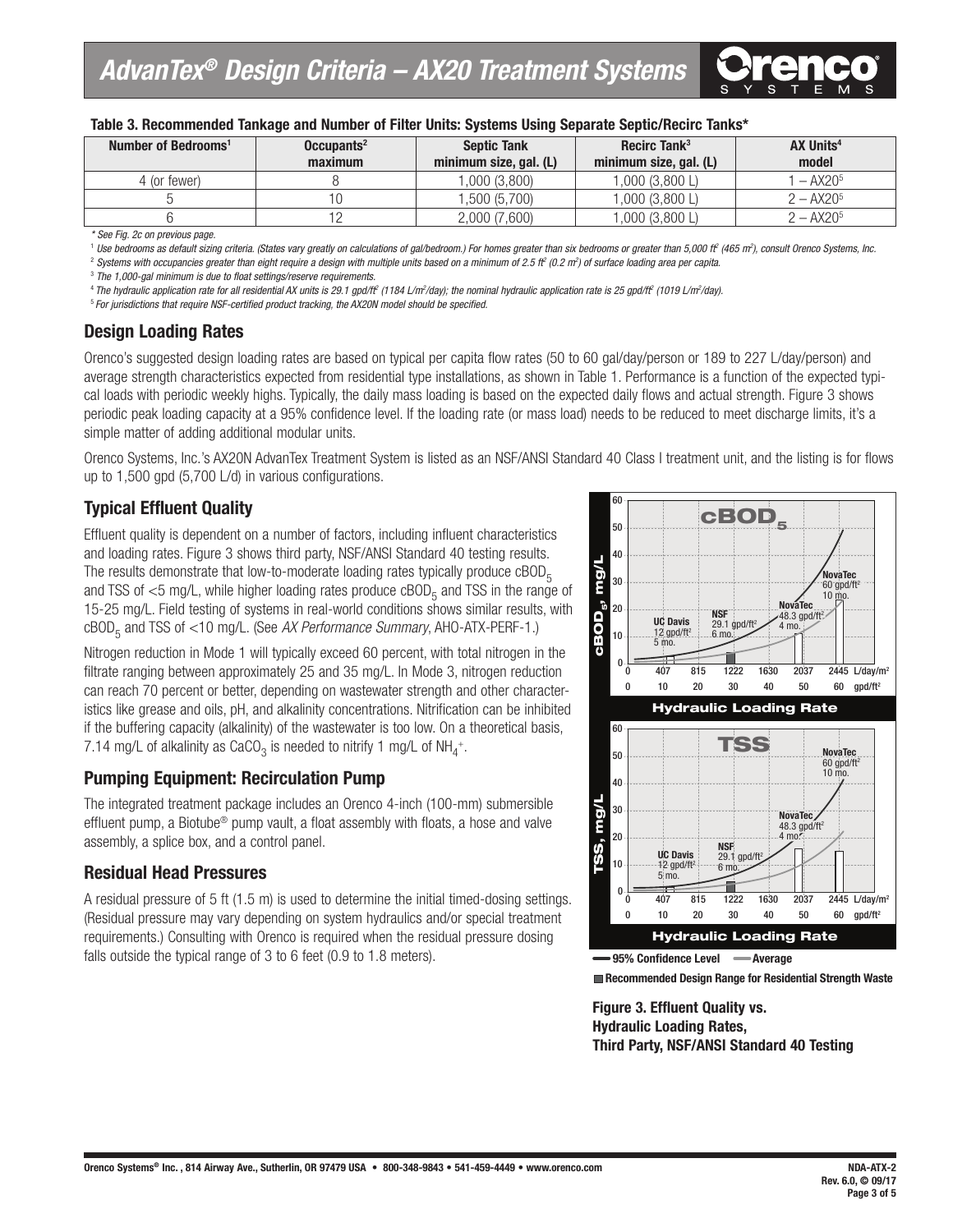#### **Recirculation Ratios and Timer Settings**

The AdvanTex Treatment System's initial timer settings should be established based on the expected average daily flow and a 4:1 recirculation ratio (filter recirculation ratio). If flows vary significantly from expected flows, timer settings can easily be recalculated and adjusted. See "AX20 Timer Settings Worksheet" in the *AdvanTex OM Manual Part 1 - Start-Up and Routine Maintenance*, AIM-OM-ATX-1, for more information.

#### **AdvanTex Control Systems**

Critical to the success of the AdvanTex Treatment System is the method in which the effluent is loaded onto the AdvanTex textile filter. Over the past three decades, timer-controlled applications have proven to play an essential role in optimizing the performance of both fixed and suspended growth biological systems. A timer-controlled pump in the processing tank periodically doses effluent to a distribution system on top of the AdvanTex filter. Each time the filter is dosed, effluent percolates through the filter media and is treated by naturally occurring microorganisms that populate the filter. During periods of high flow, a timer override float will temporarily modify the timer settings to process the additional flow. Conversely, during periods of low flow, the timer settings can be modified to reduce loading onto the AdvanTex filter. Orenco offers two timed-dose control panels with the AdvanTex Treatment System.

Orenco's VeriComm® (VCOM) remote telemetry control panels and Web-based monitoring system are incorporated into all AdvanTex Treatment System standard equipment packages. VeriComm gives wastewater system operators and maintenance organizations the ability to monitor and control each individual system's performance remotely. There are several additional operational benefits associated with telemetry-based controls, including Advanced Control Logic — functions that activate in the event of component malfunction to diagnose the system using pre-established trend data and, if necessary, modify the operation of the system until it can be serviced. VeriComm also provides additional alert and alarm functions to notify the operator/designer in the event that trend data indicate potential problem conditions (e.g., high flows).

In some markets, Orenco offers our Most Versatile Panel (MVP) series panels as an alterative to our VCOM panels. MVP control panels include an easy-to-use programmable logic unit that incorporates many timing and logic functions. The units have built-in screens that show time and date, elapsed pump run times, pump cycle counts, high-level alarm and override cycle counts, and low-level alarm counts, as well as power fault information and operating hours. In addition, there are separate screens that show the status of the panel's digital inputs and outputs. These features give operators and maintenance providers the ability to monitor individual systems on site. Alarm events activate the panel's audible and visual alarms.

#### **Surge Volume**

For most residential applications, the recommended surge volume is approximately 150 to 250 gallons (570 to 950 L). The actual surge volume used should be approximately 50 to 100 percent of the actual average daily flow. The surge volume is the volume between the normal low liquid level and the override timer float. The normal low liquid level is the level at which 100 percent of the filtrate returns to the tank. For most residential installations, the low liquid level will be approximately 5 to 6 inches (130 to 150 mm) to below the top of the RSV cage. Refer to the *Installation Manual: AdvanTex AX20 Treatment Systems*, NIM-ATX-AX-1, for details.

#### **Reserve Volume**

A typical AdvanTex Treatment System on a four-bedroom home has a 1,500-gallon (5,678-L) processing tank. There are about 400 gallons (1,500 L) of emergency storage between the normal operating liquid level and the inside top of the tank. Assuming that the average home produces about 250 gpd (950 L/day), the emergency storage volume in an AdvanTex system is sufficient for 1.5 days.

#### *Power Outage*

During a power outage, water usage will be significantly reduced because water heaters, dishwashers, and laundry equipment will not be used. Under these conditions, it is realistic to estimate that water usage will be reduced by 50 percent to around 125 gpd (475 L/day). Therefore, in a power outage, the emergency storage capacity available in an AdvanTex system increases to approximately three days' worth. Because power outages typically last no more than one day, the emergency storage of an AdvanTex system is adequate.

#### *Mechanical Component Failure*

Failure of a pump or electrical component may cause the system to stop operating, requiring some amount of emergency storage volume. The VeriComm Monitoring System immediately notifies the Authorized Service Provider of the alarm condition and indicates the cause of the alarm. This allows the Service Provider to bring the right replacement component. In most cases, no more than one day (250 gallons or 950 L) would be needed for the Service Provider to respond and get the system running again.